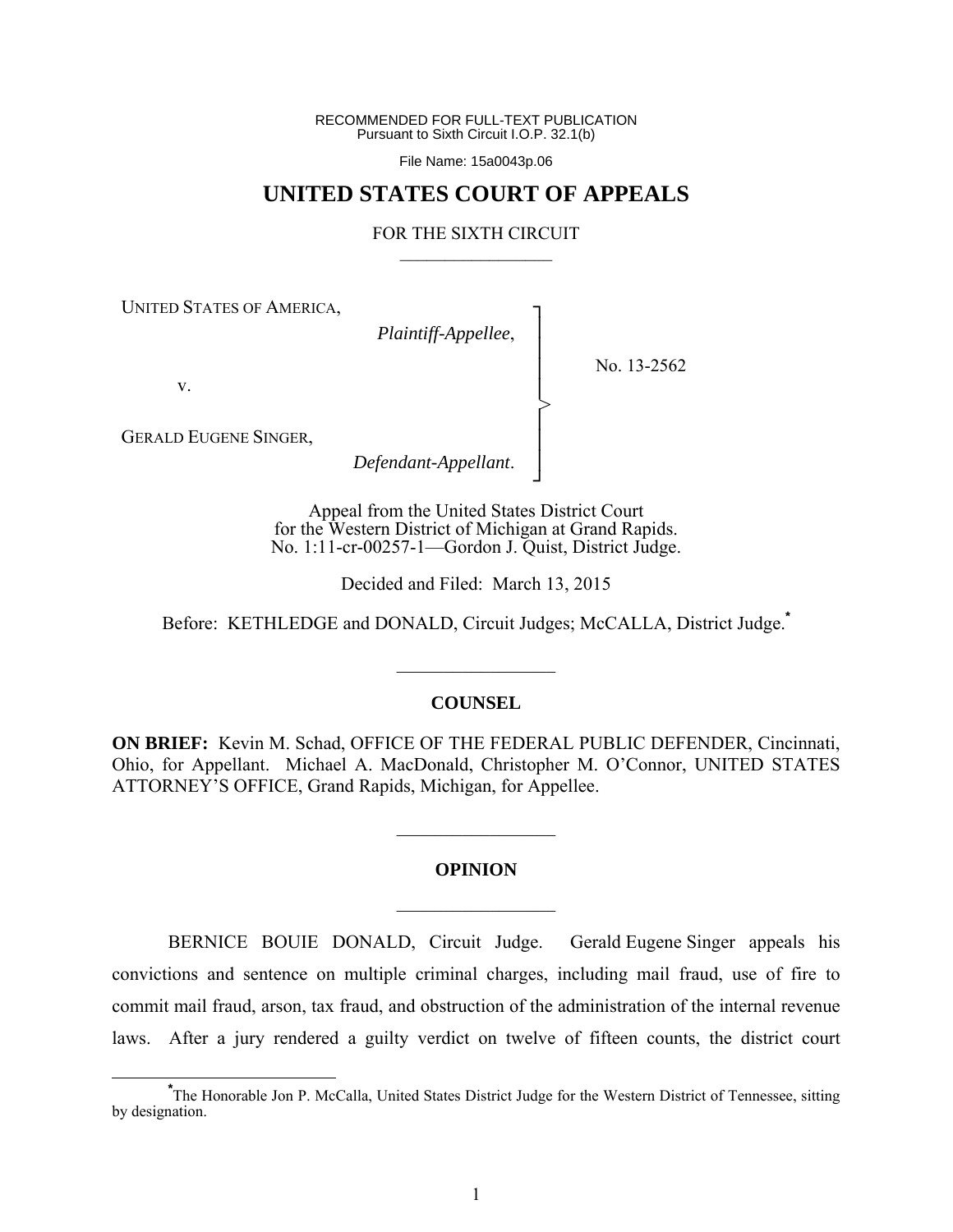sentenced Singer to a total term of fifty-five years in prison. On appeal, Singer argues that: (1) the mail-fraud count of his indictment was duplicitous; (2) the district court should have severed the tax-fraud counts from the other charged offenses; (3) certain counts in the indictment were outside of the relevant statute of limitations or brought within an improper venue; and (4) the district court erred by imposing consecutive sentences under 18 U.S.C. § 844(h). For the reasons discussed below, we **AFFIRM** Singer's convictions and sentence.

#### **I.**

The government alleged that Singer, a landlord in Muskegon, Michigan, devised an "arson for profit" scheme in which he acquired various properties at below-market prices, obtained insurance policies well exceeding the purchase prices, and then caused the destruction of the properties by deliberately setting fires in order to obtain insurance payments for his personal benefit. Singer owned or had a legal interest in numerous investment, rental, and commercial properties, mostly in the Muskegon area. Between 1993 and 2007, nine of Singer's properties suffered significant damage from arson. A 2009 investigation by the Bureau of Alcohol, Tobacco, Firearms and Explosives uncovered numerous witnesses, including Singer's tenants, who admitted at trial that Singer and his son encouraged them to set fire to various properties.

The following table summarizes each of the fires charged in the indictment, as well as Singer's insurance demands and ultimate payouts:

| <b>Fire Location</b>                  | <b>Purchase</b><br><b>Price</b> | <b>Fire</b><br>Date | <b>Insurer</b>                                   | <b>Insurance</b><br><b>Demand</b> | <b>Payment</b> |
|---------------------------------------|---------------------------------|---------------------|--------------------------------------------------|-----------------------------------|----------------|
| 530 Elliott St.<br>Grand Haven, MI    | \$16,000                        | 03/01/93            | Allstate Insurance<br>Co.                        | \$26,153                          | \$25,903       |
| 2809 Hoyt St.<br>Muskegon Heights, MI | \$7,000                         | 07/23/95            | Michigan Millers<br>Mutual Insurance             | \$60,665                          | \$60,665       |
| 3101 8th St.<br>Muskegon Heights, MI  | \$6,000                         | 08/25/96            | <b>American States</b><br>Insurance              | \$45,800                          | \$7,500        |
| 2820 Peck St.<br>Muskegon Heights, MI | \$150,000                       | 09/01/97            | <b>Auto Owners</b><br>Insurance                  | \$325,000                         | \$40,000       |
| 1292 E. Broadway<br>Norton Shores, MI | \$49,000                        | 06/20/99            | Hartford Insurance,<br><b>Westport Insurance</b> | \$657,000                         | \$500,000      |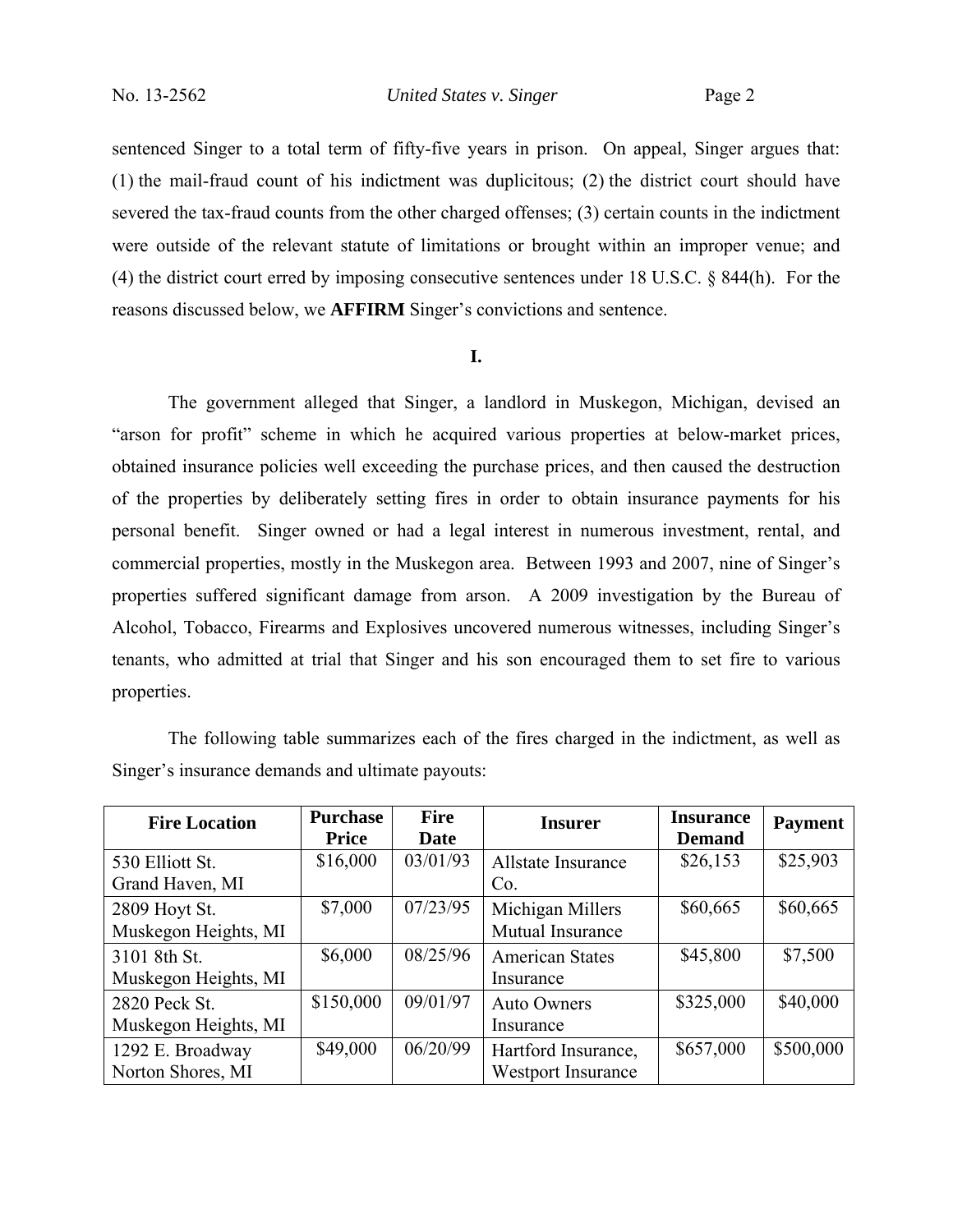| <b>Fire Location</b>                      | <b>Purchase</b><br><b>Price</b> | <b>Fire</b><br>Date | <b>Insurer</b>                          | <b>Insurance</b><br><b>Demand</b> | <b>Payment</b>      |
|-------------------------------------------|---------------------------------|---------------------|-----------------------------------------|-----------------------------------|---------------------|
| 2340 Wood St.<br>Muskegon Heights, MI     | \$12,000                        | 08/22/02            | Farm Bureau<br>General Insurance<br>Co. | \$105,000                         | \$0.00 <sup>1</sup> |
| 1019 E. 35th Place<br>Gary, IN            | \$10,000                        | 06/21/06            | Ohio Casualty<br>Insurance              | \$40,405                          | \$17,500            |
| 250 Myrtle St.<br>Muskegon, MI            | \$12,151                        | 11/09/06            | <b>Foremost Insurance</b>               | \$69,000                          | \$59,196            |
| 2608-2614 7th St.<br>Muskegon Heights, MI | \$33,269                        | 08/28/07            | Farm Bureau<br>General Insurance<br>Co. | \$273,000                         | $($4,000)^2$        |
| <b>TOTALS</b>                             | \$295,420                       |                     |                                         | \$1,602,023                       | \$706,764           |

The government further alleged that Singer filed false tax returns for the years 2005 through 2008. Specifically, the government asserted that Singer falsely reported "net operating losses" ("NOL") despite his receipt of insurance payments offsetting them. An agent of the Internal Revenue Service ("IRS") interviewed Singer on July 18, 2011. During that interview, Singer told the agent that the \$500,000 NOL he reported on his tax returns represented his financial loss arising from the 1999 fire at the 1292 E. Broadway property—a fabric store known as "The Fair"—in Norton Shores, Michigan. Singer never reported his receipt of \$500,000 in insurance proceeds, which would have eliminated his NOL claims, to the IRS. Singer's false NOL claims reduced his taxable income by \$100,000 in 2005, \$10,000 in 2006, \$40,000 in 2007, and \$30,000 in 2008.

Finally, the government alleged that Singer corruptly endeavored to obstruct the due administration of the tax laws, in violation of 26 U.S.C. § 7212(a). Specifically, the government asserted and introduced evidence that Singer (1) filed false tax returns; (2) made false and misleading statements to IRS officials; (3) misled his tax return preparer; (4) concealed income

**<sup>1</sup>** <sup>1</sup>In a related criminal proceeding against one of Singer's tenants, Ray Martin Haynes, Jr., the district court ordered Haynes to pay restitution of \$106,261.83 to Farm Bureau Insurance. *See United States v. Haynes*, No. 1:09 cr-00254-GJQ-1, ECF No. 21 at PageID 55 (W.D. Mich. Apr. 2, 2010). We affirmed Haynes' sentence on appeal. *United States v. Haynes*, 579 F. App'x 473 (6th Cir. 2014).

<sup>&</sup>lt;sup>2</sup>After Farm Bureau Insurance denied his claim on the 7th Street building, Singer filed a civil lawsuit in the Muskegon County Circuit Court. Singer later filed a voluntary stipulation of dismissal and paid \$4,000 to Farm Bureau to compensate its legal expenses in defending the lawsuit.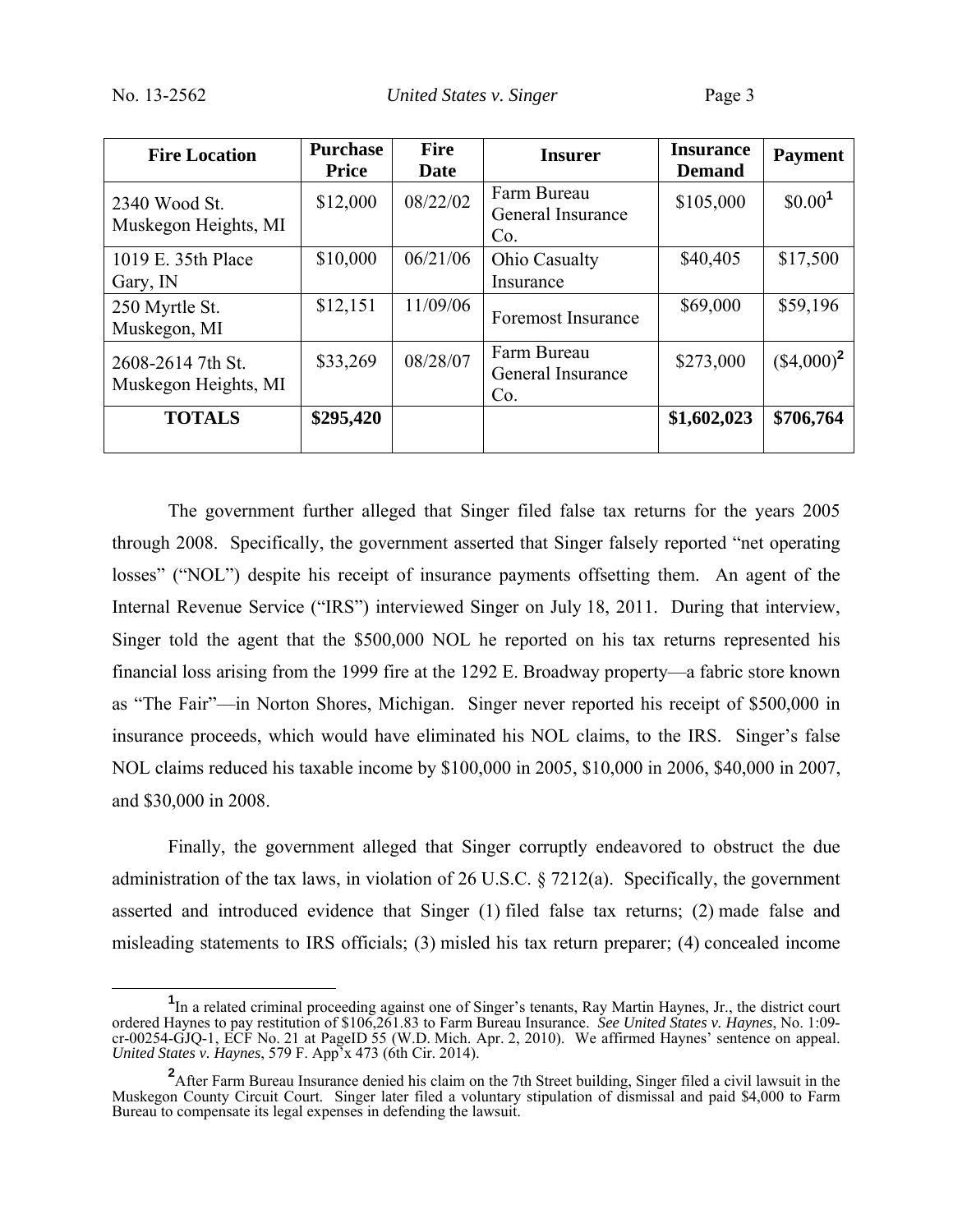from the IRS by storing it in a "safe haven" bank account; (5) concealed insurance proceeds through several "structured" individual payments of \$10,000 from his attorney; and (6) caused multiple tenants to file false tax returns claiming first-time homebuyer credits with the IRS, portions of which they then paid over to Singer.

On September 7, 2011, a grand jury in the Western District of Michigan returned a fourteen-count indictment against Singer. On October 6, 2011, the grand jury returned a superseding indictment adding a fifteenth count. Count 1 charged Singer with mail fraud related to the above-referenced arson scheme, in violation of 18 U.S.C. § 1341. Counts 2-7 charged Singer with use of fire to commit mail fraud related to the arsons at 3101 8th Street (Count 2), 1292 E. Broadway (Count 3), 2340 Wood Street (Count 4), 1019 E. 35th Place (Count 5), 250 Myrtle Street (Count 6), and 2608-2614 7th Street (Count 7), in violation of 18 U.S.C. § 844(h). Counts 8-10 charged Singer with the arsons of 2340 Wood Street (Count 8),**<sup>3</sup>** 250 Myrtle Street (Count 9), and 2608-2614 7th Street (Count 10), in violation of 18 U.S.C. § 844(i). Counts 11-14 charged Singer with making false statements on his tax returns, in violation of 26 U.S.C. § 7206(1). Finally, Count 15 charged Singer with obstructing the due administration of the internal revenue laws, in violation of 26 U.S.C. § 7212(a).

After a trial lasting more than three weeks, the jury convicted Singer of mail fraud (Count 1), three counts of using fire to commit mail fraud (Counts 3, 6, and 7), two counts of arson (Counts 9 and 10), four counts of making false statements on tax returns (Counts 11-14), and one count of obstructing tax administration (Count 15). The jury acquitted Singer of three counts of using fire to commit mail fraud (Counts 2, 4, and 5).

On November 7, 2013, the district court sentenced Singer to a total of fifty-five years' imprisonment: five-year terms on each of Counts 1, 9, and 10, and three-year terms on each of Counts 11-15, all to run concurrently; a ten-year term on Count 3, to run consecutively to all other counts; a twenty-year term on Count 6, to run consecutively to all other counts; and a twenty-year term on Count 7, to run consecutively to all other counts. The court rejected Singer's argument that the court should not "stack" his § 844(h) sentences consecutively because

<sup>&</sup>lt;sup>3</sup>Upon Singer's motion under Federal Rule of Criminal Procedure 29(a), the district court dismissed Count 8—the arson charge related to the 2340 Wood Street property—finding that the property was a private residence and not a "property used in interstate or foreign commerce" as required by 18 U.S.C. § 844(i).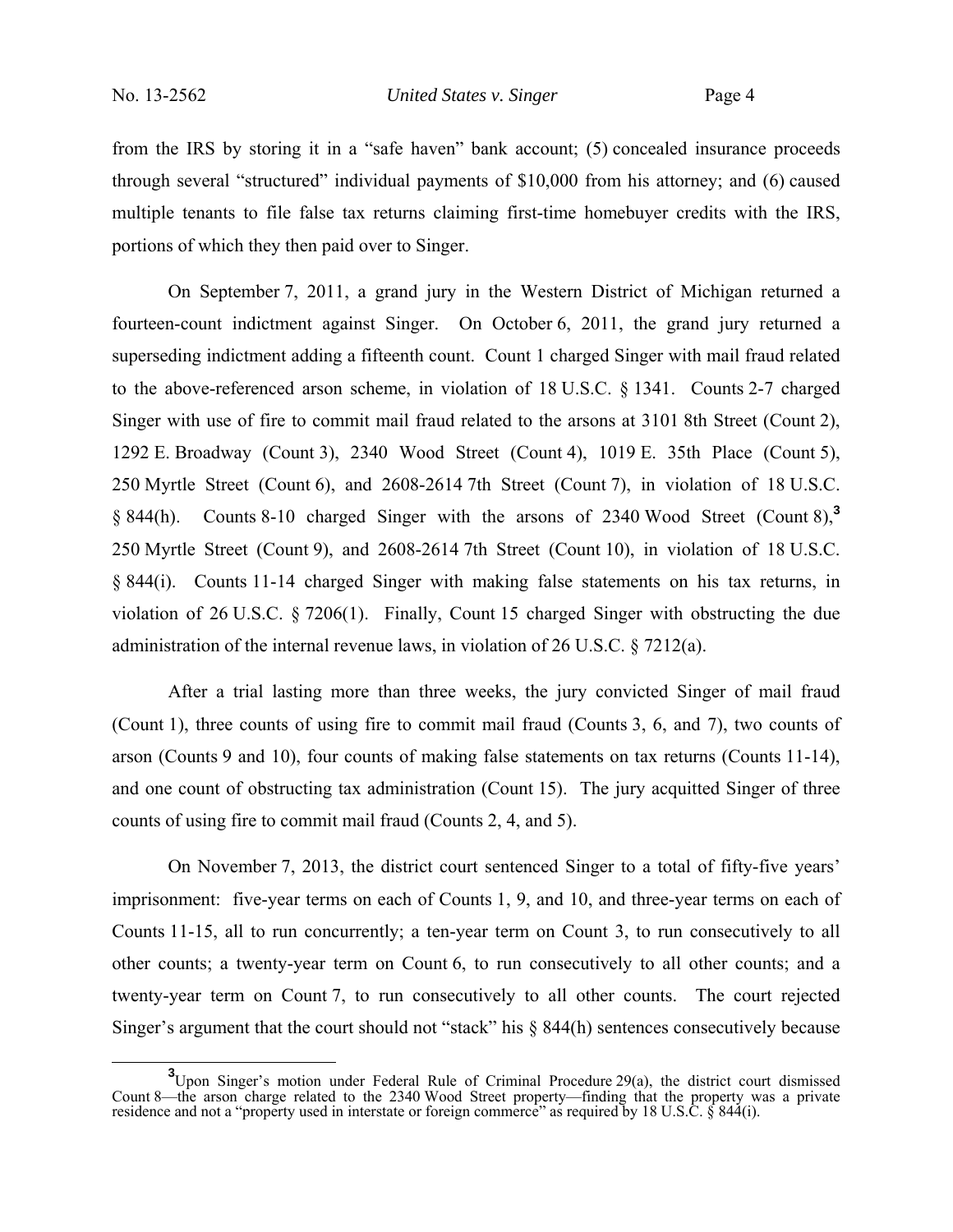his underlying convictions did not involve the use of explosives and because his "second or subsequent"  $\S$  844(h) convictions stemmed from the same prosecution as his first. In addition, the court ordered Singer to pay \$653,140 in restitution to various insurance companies and the IRS and to forfeit \$559,196 to the United States.

Singer timely appealed.

#### **II.**

We first address Singer's claim that Count 1 of the indictment was duplicitous. We then address Singer's arguments regarding misjoinder, the statute of limitations and venue, and sentencing under § 844(h).

#### **A.**

Singer first argues that Count 1 of the indictment was fatally duplicitous because it charged numerous separate mail-fraud offenses involving distinct mailings and arsons in one mega-count. "An indictment is duplicitous if it sets forth separate and distinct crimes in one count." *United States v. Boyd*, 640 F.3d 657, 665 (6th Cir. 2011) (quoting *United States v. Davis*, 306 F.3d 398, 415 (6th Cir. 2002)) (internal quotation marks omitted). When a defendant asserts that an indictment is duplicitous for the first time on appeal, we apply plain-error review unless the defendant objected to the district court's jury instructions. *United States v. Kakos*, 483 F.3d 441, 445 (6th Cir. 2007). Because Singer did not so object, plain-error review applies to his duplicity challenge. Accordingly, we may overturn Singer's conviction on Count 1 only if there was plain error that affected his "substantial rights." *United States v. Lloyd*, 462 F.3d 510, 514 (6th Cir. 2006); *see also United States v. Page*, 520 F.3d 545, 548 (6th Cir. 2008) (characterizing the plain-error standard as a "high burden").

A mail-fraud conviction requires proof of three elements: "(1) devising or intending to devise a scheme to defraud (or to perform specified fraudulent acts); (2) involving a use of the mails; and (3) for the purpose of executing the scheme or attempting to do so." *United States v. Frost*, 125 F.3d 346, 354 (6th Cir. 1997). Count 1 of the indictment charged that Singer "knowingly and unlawfully devise[d] a scheme and artifice to defraud" several insurance companies and other persons "of money, funds, credits and similar property rights." The count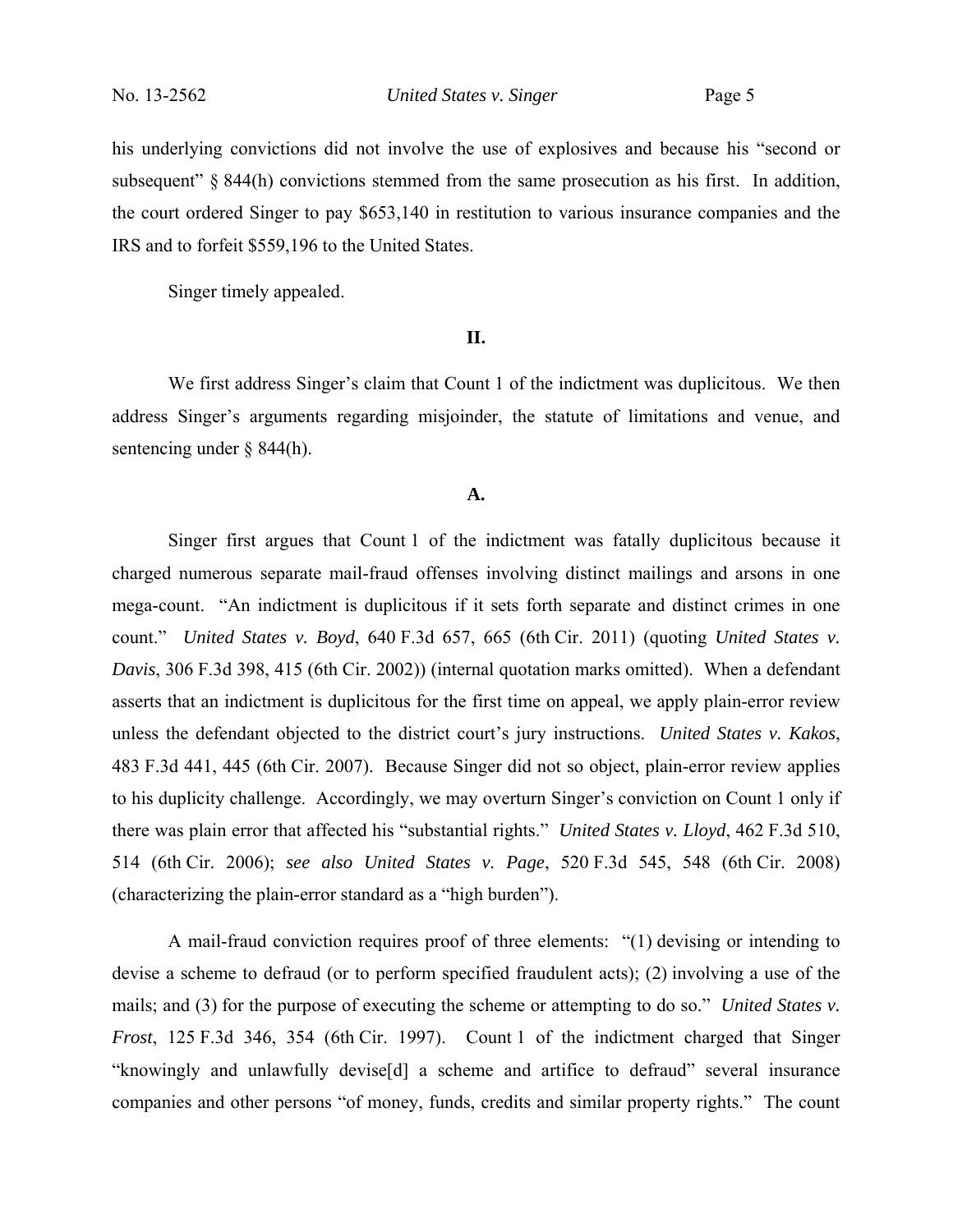described the particulars of the scheme and then listed seventeen mailings in furtherance of the scheme between November 10, 2006, and May 7, 2009. We hold that the count was not duplicitous.

In *United States v. Robinson*, we held that an indictment charging conspiracy to commit wire and mail fraud in the first count, and substantive wire and mail fraud in the second and third counts, was not duplicitous. 651 F.2d 1188, 1194-95 (6th Cir. 1981). In doing so, we approved the government's decision "[t]o avoid unnecessarily complex and confusing allegations and the concomitant prejudice to [the defendant] of charging him with scores of substantive counts arising out of the same scheme" by "particulariz[ing] in one count the different acts that were part of the single scheme." *Id.* Our sister circuits have employed similar reasoning. *See, e.g.*, *United States v. Olmeda*, 461 F.3d 271, 281 (2d Cir. 2006) ("[A]cts that could be charged as separate counts of an indictment may instead be charged in a single count if those acts could be characterized as part of a single continuing scheme." (quoting *United States v. Tutino*, 883 F.2d 1125, 1141 (2d Cir. 1989)) (internal quotation marks omitted)); *United States v. Morse*, 785 F.2d 771, 774 (9th Cir. 1986) (holding that an indictment alleging involvement in a mail-fraud scheme comprised of four different investment programs could "fairly be read to charge but a single scheme and [was] therefore not duplicitous").

Even if we assumed that Count 1 of Singer's indictment was duplicitous, however, duplicity is only reversible if it prejudices the defendant. *See Olmeda*, 461 F.3d at 281 ("Duplicitous pleading . . . is not presumptively invalid."). Singer argues that the duplicity of Count 1 prejudices him because it hinders his ability to plead a defense under the Double Jeopardy Clause of the Fifth Amendment if the government pursues additional mail-fraud charges against him for the arsons referenced in Count 1. Additionally, he argues that the evidence at trial demonstrated the impermissibly wide scope of the conduct alleged in Count 1, as confirmed by the fact that the jury acquitted him of certain arsons referenced in the count. We reject Singer's arguments.

As an initial matter, we note that the proof at trial is irrelevant to the question of whether an indictment is duplicitous. *See United States v. Gordon*, 844 F.2d 1397, 1400 (9th Cir. 1988) ("Our task is solely to assess whether the indictment can be read to charge only one violation in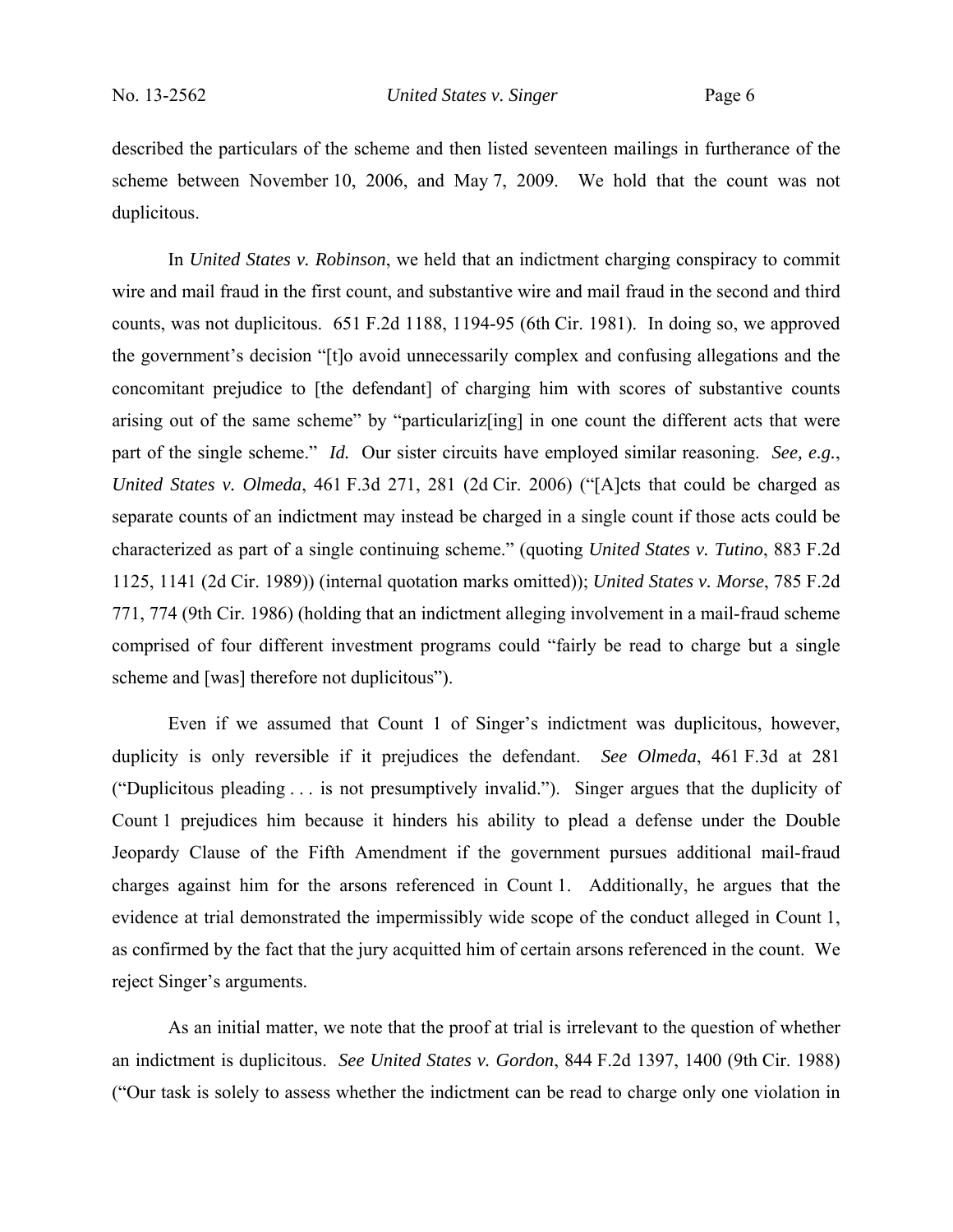each count."). Moreover, it is unclear how the government could initiate any future prosecution based on the conduct set forth in Count 1 without violating the Double Jeopardy Clause. In any event, we have no difficulty concluding that Count 1 of the indictment acceptably charged Singer with a single scheme to defraud that included multiple mailings. *See United States v. Robinson*, 294 F. App'x 630, 632 (2d Cir. 2008) ("It does not follow . . . from the difference of the identity of the recipients . . . in, and the time elapsed between, the earlier and later charged offense conduct, that [the defendant] was not engaged in a single continuing scheme."); *see also United States v. Damrah*, 412 F.3d 618, 622 (6th Cir. 2005) ("It is not duplicitous to allege in one count that multiple means have been used to commit a single offense."). And it is difficult to imagine how a single mail-fraud count—as opposed to seventeen or more—prejudiced Singer. *See United States v. Margiotta*, 646 F.2d 729, 733 (2d Cir. 1981) (noting that the placement of multiple mailings arising out of a mail-fraud scheme "in a single count achieves the obvious benefit of limiting the maximum penalties defendant may face if convicted of mail fraud and also avoids the unfairness of portraying the defendant to the jury as the perpetrator of 50 crimes").

#### **B.**

Singer next argues that the district court should have severed the tax charges in the indictment (Counts 11-15) from the rest of the case because they were unrelated to the mailfraud and arson charges and carried a risk of spillover prejudice. "A defendant must move for severance based on misjoinder before trial or waive the objection." *United States v. Rox*, 692 F.2d 453, 454 (6th Cir. 1982) (citing Fed. R. Crim. P. 12(b)(5)). Here, Singer concedes that he did not move for severance at the district court. Thus, he has waived this argument.

### **C.**

Singer's third argument is two-pronged. First, he asserts that Count 2 is outside the applicable ten-year statute of limitations**<sup>4</sup>** because the fire undergirding that count took place in April 1996—more than fifteen years before the grand jury returned the first indictment in this case in September 2011. Second, he argues that the government should not have charged Count 5 in an indictment in the Western District of Michigan because the fire undergirding that

**<sup>4</sup>** *See* 18 U.S.C. § 3295 ("No person shall be prosecuted . . . under [18 U.S.C. § 844(h)] unless the indictment is found . . . not later than 10 years after the date on which the offense was committed.").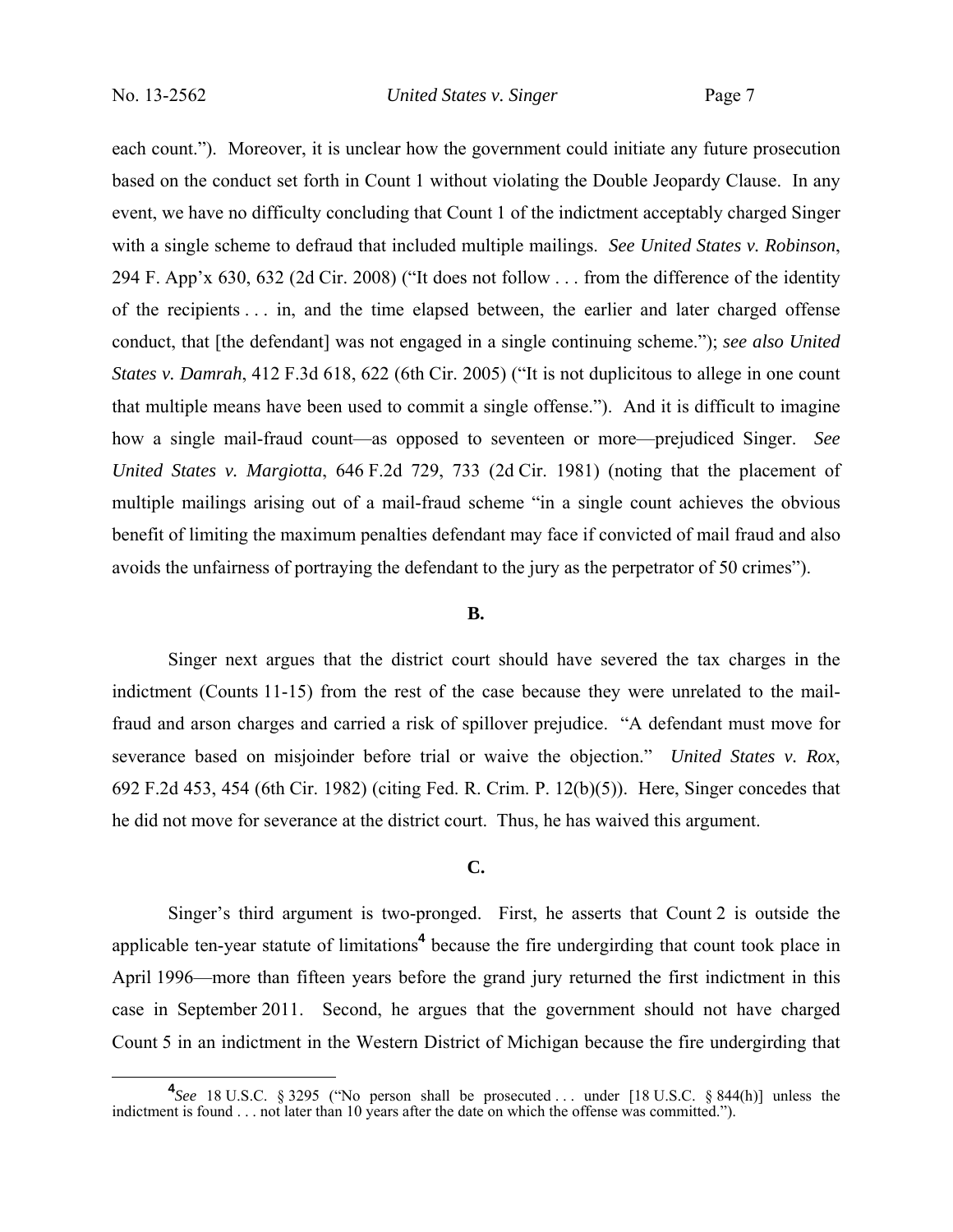count took place in Gary, Indiana. Singer failed to raise these issues in the district court, so we review them under the plain-error standard. *See United States v. Damra*, 621 F.3d 474, 501 & n.8 (6th Cir. 2010) (holding that failure to raise a statute-of-limitations argument in the district court subjects the argument to plain-error review on appeal); *United States v. Grenoble*, 413 F.3d 569, 573 (6th Cir. 2005) (holding that, where a defendant does not object to a defect in venue that is "apparent on the face of the indictment" before trial, the objection is waived).

Singer's argument that the ten-year statute of limitations on Count 2 began to run in April 1996, when the fire occurred, misses the mark. An offense under 18 U.S.C. § 844(h) is not "committed" until a fire or explosive is used to commit *another* felony—in this case, mail fraud. *See United States v. Beardslee*, 197 F.3d 378, 385 (9th Cir. 1999) ("[A] violation of section 844(h) is not complete until *both* a fire and a 'felony which may be prosecuted in a court of the United States' have occurred."). "The statute of limitations begins to run when a crime is complete, that is, when each element of the crime charged has occurred." *United States v. Grenier*, 513 F.3d 632, 636 (6th Cir. 2008). As noted above, an essential element of mail fraud is use of the mails. *Frost*, 125 F.3d at 354. Count 2 alleges a mailing occurring as recently as April 30, 2003. That renders the count—first alleged on September 7, 2011, and restated in a superseding indictment a month later—well within the ten-year statute of limitations. Therefore, the crime alleged in Count 2 was not outside the relevant statute of limitations and no plain error arose from its consideration at trial.

Singer's venue argument also fails. Pursuant to  $18 \text{ U.S.C. }$  \$ 3237(a), "any offense ... begun in one district and completed in another, or committed in more than one district, may be inquired of and prosecuted in any district in which such offense was begun, continued, or completed." The government need only prove that venue was appropriate by a preponderance of the evidence. *United States v. Zidell*, 323 F.3d 412, 420-21 (6th Cir. 2003). That standard is satisfied here; Count 5 specifically alleged, and trial testimony confirmed, that Singer sent a mailing from Muskegon, Michigan, to Gary, Indiana, on June 30, 2006. Thus, venue in the Western District of Michigan was proper in this case. *Cf. United States v. Parlier*, 570 F. App'x 509, 513-14 (6th Cir. 2014).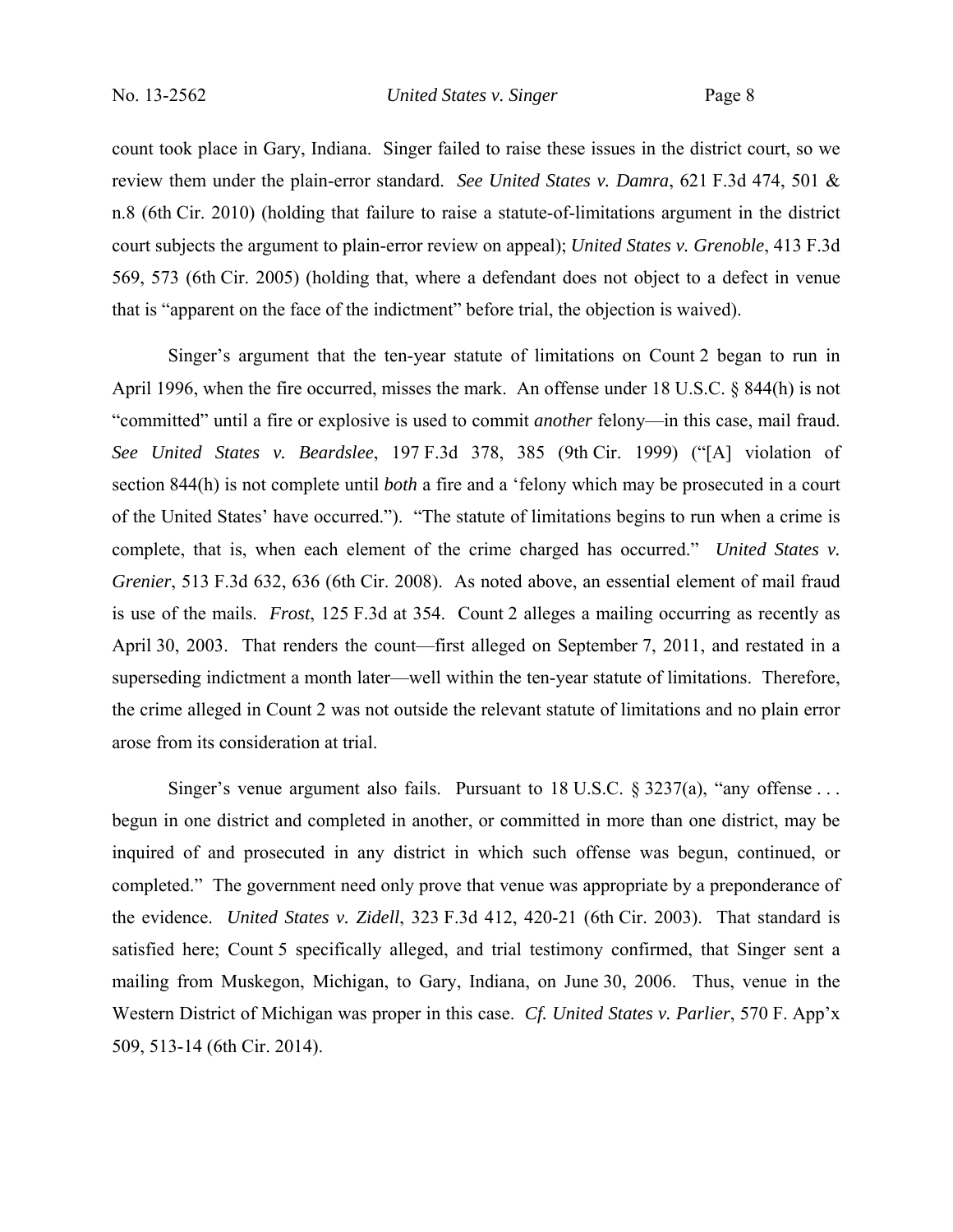**D.**

Finally, Singer argues that we must vacate his 55-year sentence because the district court impermissibly "stacked" his § 844(h) convictions consecutively to one another. At the district court, Singer argued that a "second or subsequent" conviction under § 844(h) must occur in a separate proceeding from one giving rise to his first § 844(h) conviction. On appeal, however, Singer makes a different argument: that a defendant may only be convicted of one § 844(h) count where the defendant is only charged with one substantive felony. Singer failed to make this argument at the district court, so we review for plain error.

Singer asserts that because each of his  $\S 844(h)$  convictions arises out of the same indictment, the sentences on those convictions must merge under the reasoning espoused in *United States v. Sims*, 975 F.2d 1225, 1235-36 (6th Cir. 1992). In *Sims*, we held that where an indictment contains only one substantive drug-trafficking offense and separate counts under 18 U.S.C. § 924(c) "for weapons which fall into more than one weapons category as defined by that section, the court must consolidate those section 924(c) counts, either pre- or post-trial so that no defendant will be convicted on more than one gun count relative to the one drug trafficking offense." *Id.* at 1235. Consequently, we held, "defendants who have been convicted of section 924(c) violations involving weapons carrying different penalties must be sentenced to the highest applicable sentence" contemplated by the statute. *Id.* at 1236.

Here, as Singer points out, he was indicted on only one stand-alone count of mail fraud. But each of his § 844(h) convictions was based on a different fraudulent mailing and a different fire. Thus, for each § 844(h) charge, the government had to prove that Singer committed a different predicate felony. *Sims* is therefore inapposite: in that case, the government indicted the defendant on two § 924(c) counts based on the same underlying drug transaction. *Id.* at 1230. We recognize that the government's decision to charge each fire as a separate § 844(h) offense is arguably in conflict with its theory that the fires all were part of the same underlying scheme. But the government could have charged each fraud individually—indeed, Singer argues elsewhere that the government was required to do so. And Singer cites to no case that holds that the government's decision to charge one substantive mail-fraud count instead of several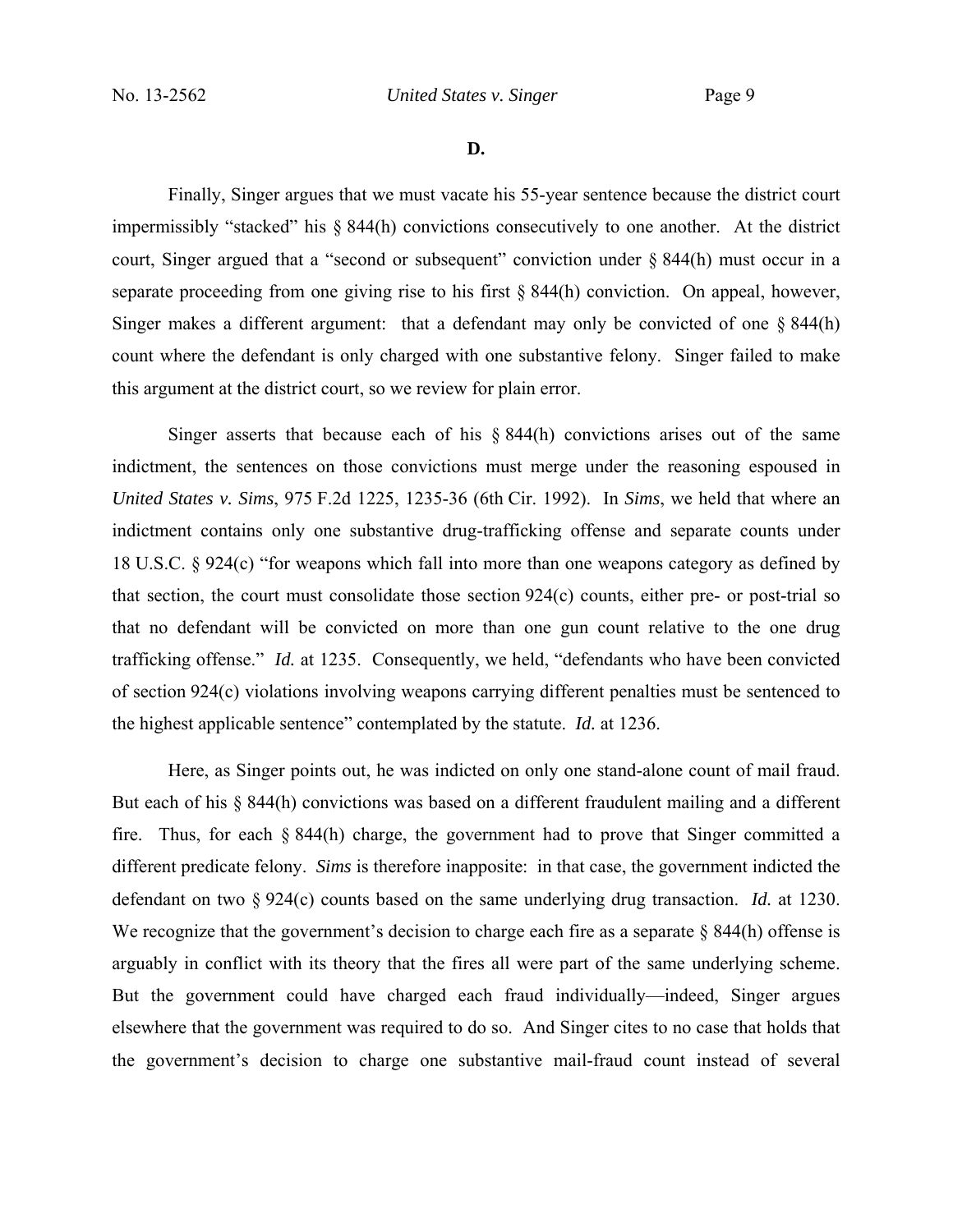precludes multiple convictions under § 844(h). Thus, it was not plain error for the district court to decline to merge Singer's § 844(h) convictions.

Singer's argument that only one sentence under  $\S$  844(h) was appropriate because the government did not offer proof that he used explosives is equally unavailing. Singer preserved this argument at the district court, so we review the district court's conclusion de novo. *United States v. Elliott*, 757 F.3d 492, 494 (6th Cir. 2014); *see also United States v. Thompson*, 728 F.3d 1011, 1015 n.6 (9th Cir. 2013) (explaining that questions of statutory interpretation related to § 844(h) are reviewed de novo). Section 844(h) provides that second or subsequent convictions shall not "run concurrently with any other term of imprisonment including that imposed for the felony in which the explosive was used or carried." Singer asserts that the statute's omission of fire and explicit mention of explosives indicates Congress' intent to limit consecutive sentences to those where the defendant used an explosive. The federal courts of appeals repeatedly have rejected this well-worn argument. Singer acknowledges the most recent case to do so—*United States v. Creech*, 408 F.3d 264 (5th Cir. 2005)—but argues that its reasoning was not extensive and actually contravenes the plain language of § 844(h). We disagree. In *Creech*, the Fifth Circuit correctly held that the statute's language is inclusive rather than exclusive, and that the statute "in no way attempts to limit the stacking provision to felonies in which explosives are used but explicitly merely includes such felonies." 408 F.3d at 272-73; *see also* 18 U.S.C. § 844(h) ("[N]or shall the term of imprisonment imposed under this subsection run concurrently with *any* other term of imprisonment *including* that imposed for the felony in which the explosive was used or carried." (emphases added)). Other federal appellate courts universally agree. *See United States v. Colvin*, 353 F.3d 569, 574 (7th Cir. 2003) (en banc) ("[T]he structure of [18 U.S.C. § 844(h)] suggests that Congress intended to treat fires and explosives as interchangeable[.]"); *United States v. Grassie*, 237 F.3d 1199, 1215 (10th Cir. 2001) ("It is irrational to view  $\S 844(h)(1)$  as first explicitly linking fire and explosives for additional punishment when used in committing any felony then, sub silentio, delinking fire from that pairing for purposes of the cumulative punishment clause . . . ."); *Sicurella v. United States*, 157 F.3d 177, 178-79 (2d Cir. 1998) (per curiam) (confirming that "§ 844(h)'s requirement of consecutive sentencing does apply to fire-related felonies"). In rejecting Singer's argument that